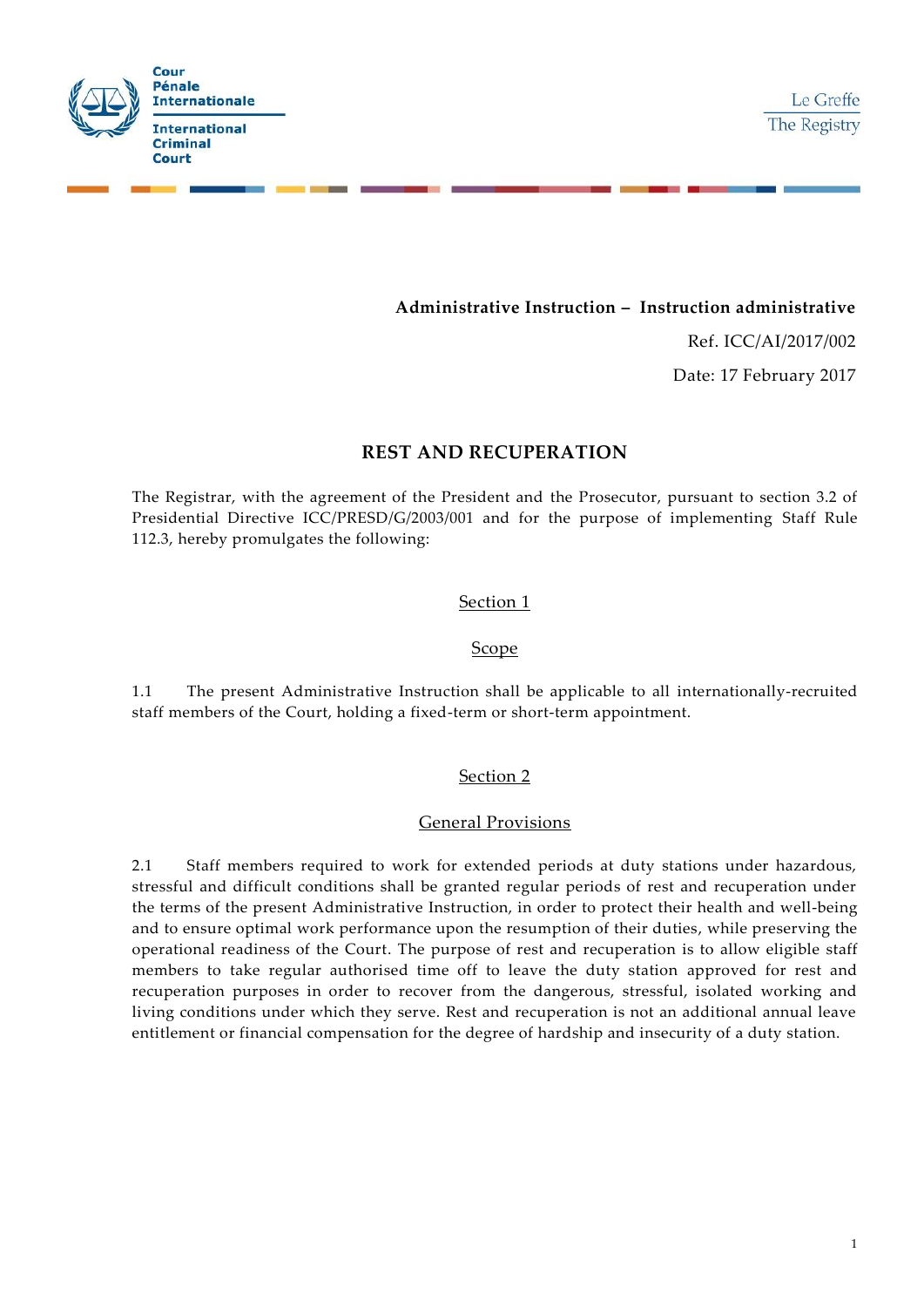# *Definitions*

- 2.2 The following definitions apply for the purposes of the present Administrative Instruction:
	- (a) Duty station approved for rest and recuperation purposes: a duty station approved by the United Nations - Office of Human Resources Management where staff members are authorised time off for rest and recuperation;
	- (b) Rest and recuperation destination: a location that is designated by the Court to provide relief from an unstable and stressful environment and is conducive to rest; and
	- (c) Assignment: a staff movement to a section, unit or office, with or without a change in duty station, for a limited period of time, during which the releasing section, unit or office remains responsible for reabsorbing the staff member.

2.3 The authorised time off for rest and recuperation shall consist of (5) five consecutive calendar days of authorised absence not charged to annual leave, plus actual travel time in each direction to and from the rest and recuperation destination. Rest and recuperation shall be granted once the conditions mentioned in Section 4 below have been met.

# *Eligibility*

-

2.4 Internationally recruited staff members shall be eligible for rest and recuperation, provided they serve at duty stations approved for rest and recuperation purposes in accordance with Section 3 below. The benefit of rest and recuperation does not extend to family members who are authorised to be present at duty stations approved for rest and recuperation purposes.

# Section 3

# Approval of duty stations for rest and recuperation purposes

3.1 The Court follows the rest and recuperation framework, as established by the United Nations Office of Human Resources Management following inter-agency consultations, to determine, among other matters, the frequency of rest and recuperation, the designated duty stations, and destinations approved for this purpose. The approval of a duty station for rest and recuperation purposes shall be subject to periodic review. However, significant changes in the duty station environment may result in a determination between periodic reviews that the duty station should, or should no longer, be approved for rest and recuperation purposes.

3.2 Staff members shall be informed of the duty stations approved for rest and recuperation purposes and of the effective date of that approval.<sup>1</sup>

3.3 Staff members already present at a duty station newly approved for rest and recuperation purposes shall begin to accrue qualifying service from the effective date of the approval.

<sup>&</sup>lt;sup>1</sup> Th[e list of duty stations approved for rest and recuperation](http://www.un.org/Depts/OHRM/salaries_allowances/allowances/rnr20164.pdf) purposes is published in an information circular, currently ST/IC/2016/20, available on the website of the United Nations Office of Human Resources Management.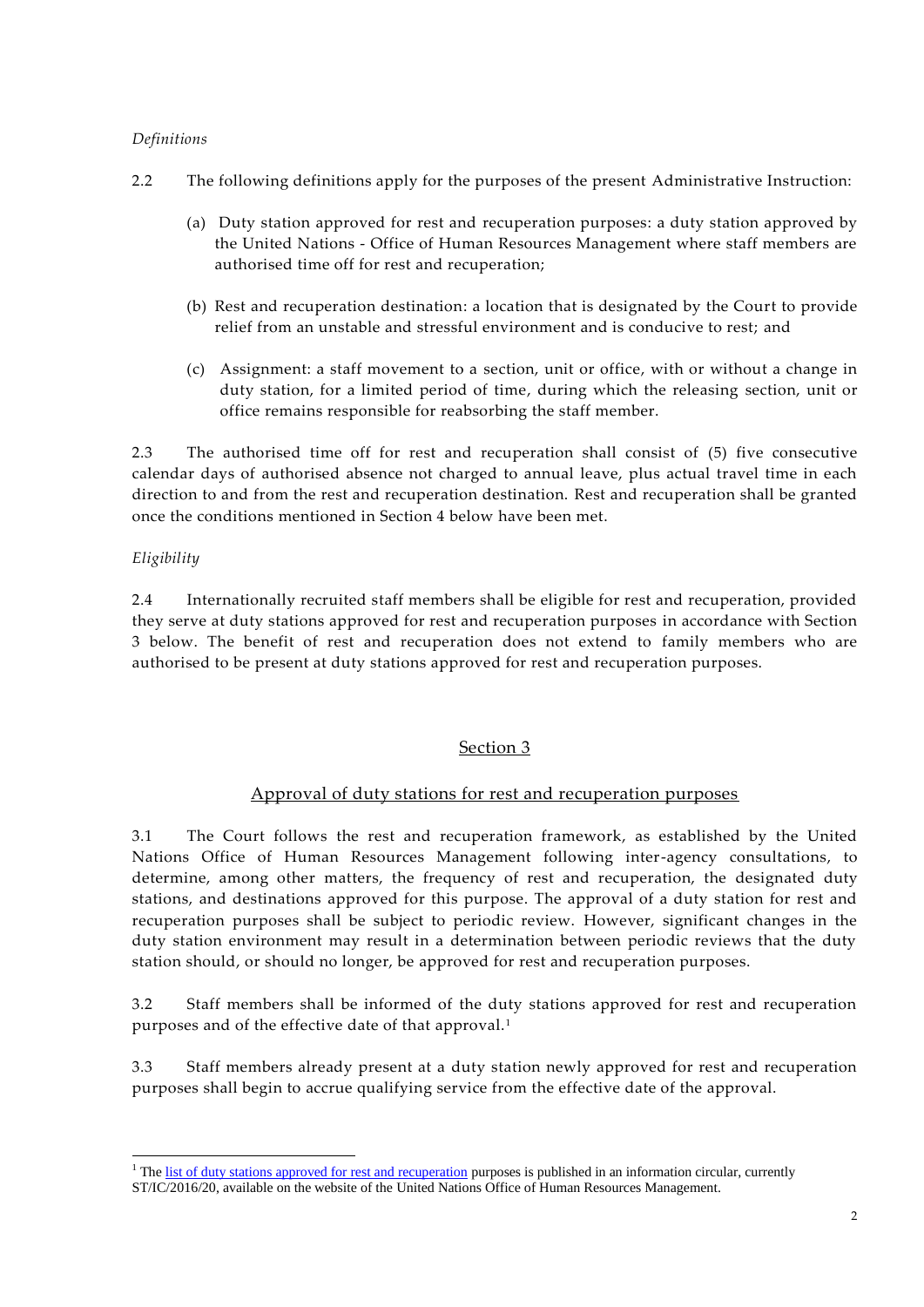3.4 Should the approval of a duty station for rest and recuperation purposes be withdrawn, staff members, having served the applicable period of qualifying service as at the effective date of the cessation, may avail themselves of rest and recuperation within one month, as provided in Section 4.11 below. There shall be no prorating of the rest and recuperation benefit where a staff member has served less than the required period of qualifying service, as at the effective date of the cessation.

# Section 4

# Rest and Recuperation conditions

#### *Frequency*

4.1 Staff members shall be authorised time off for rest and recuperation purposes after a period of qualifying service, as determined by the United Nations Office of Human Resources Management following inter-agency consultations. The Annex to the present Administrative Instruction provides the generic framework for the granting of rest and recuperation travel and determination of its frequency.

4.2 The duration of the period of qualifying service may be adjusted by the United Nations Office of Human Resources Management should security or severe hardship conditions improve or deteriorate at specific duty stations.

4.3 Rest and recuperation shall not be granted during the last month of service at a duty station approved for rest and recuperation purposes, subject to Section 4.11 (c) below.

# *Qualifying service*

4.4 In order to be granted time off for rest and recuperation, service at a duty station approved for rest and recuperation purposes must be uninterrupted. The occurrence of any of the following shall interrupt the qualifying service:

- (a) Travel on official business outside the duty station, including travel for training purposes, if the eligible individual takes more than three days of annual or special leave in conjunction with official travel;
- (b) Absence from the duty station on family visit travel, home leave, sick leave, emergency leave, special leave or annual leave for more than three working days, consecutive or otherwise.

4.5 The period of qualifying service shall run from the date of arrival of the staff member at the duty station, or from the date of return to such a duty station after an interruption of qualifying service, or from the date of return to such a duty station after a period of rest and recuperation.

4.6 When qualifying service has been interrupted, such service accrued before the interruption shall be forfeited and a new period shall begin upon the staff member's return to the duty station approved for rest and recuperation purposes.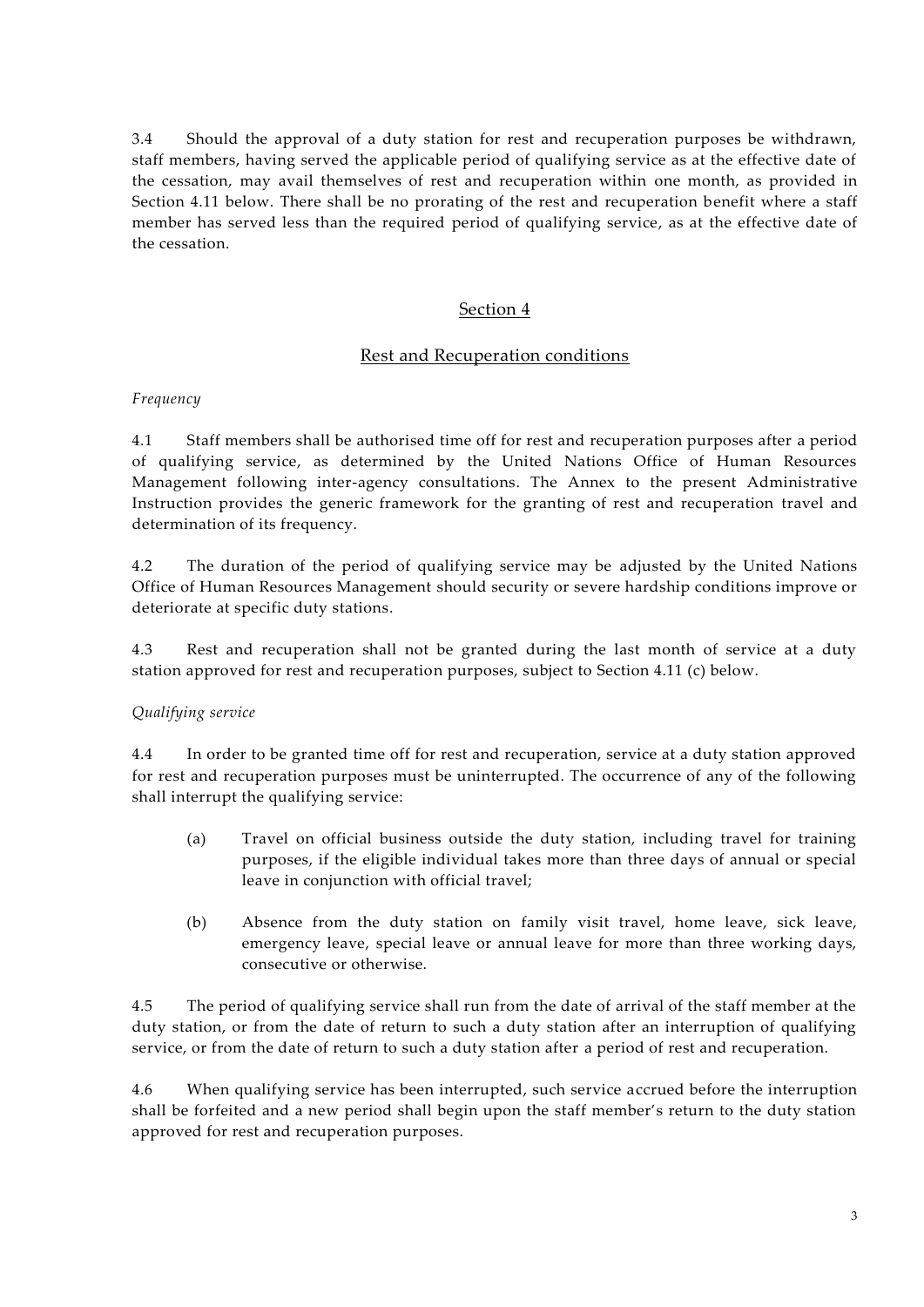4.7 Qualifying service shall be considered suspended when an eligible staff member travels on official business outside the duty station, including travel for training purposes, to a duty station that is not approved for rest and recuperation purposes. The period of qualifying service will resume from the date of return to the duty station approved for rest and recuperation purposes.

- 4.8 Qualifying service shall not be considered interrupted or suspended when:
	- (a) an eligible staff member travels on official business outside the duty station, including travel for training purposes, to a duty station approved for rest and recuperation purposes. In such a case, the qualifying service will continue to accrue while the individual is on official business;
	- (b) an eligible staff member is transferred or reassigned from one duty station approved for rest and recuperation purposes to another such duty station, without availing himself or herself of leave. In such a case, qualifying service accrued at the first duty station may be carried forward for the purpose of calculating the overall qualifying service for rest and recuperation purposes.

*Duration of rest and recuperation absence from the duty station and combination with other types of authorised absence*

4.9 Rest and recuperation is granted for five consecutive calendar days not charged to annual leave, in addition to the actual travel time to the designated rest and recuperation destination.

- 4.10 Subject to exigencies of service, rest and recuperation may be taken in conjunction with:
	- (a) Official holidays;
	- (b) Annual leave, except when such leave is taken for home leave or family visit travel, as provided in Section 4.11(a) below. Where rest and recuperation is combined with annual leave, any illness occurring during the period of annual leave shall be subject to the provisions of Staff Rule 106.4(f);
	- (c) Certified sick leave, subject to the appropriate medical certification;
	- (d) Travel on official business, subject to the following:
		- (i) When staff members are permitted to combine rest and recuperation with travel on official business for their personal convenience, any additional costs above the normal entitlement in respect of the official business travel shall be borne by the staff members;
		- (ii) The Court shall not be responsible for any additional expenses or liabilities that may be incurred as a result of combining rest and recuperation with travel on official business, including any costs incurred in connection with delays, ticket changes, cancellations or fare increases.

4.11 Notwithstanding Section 4.4(b), rest and recuperation may not be combined with any of the following: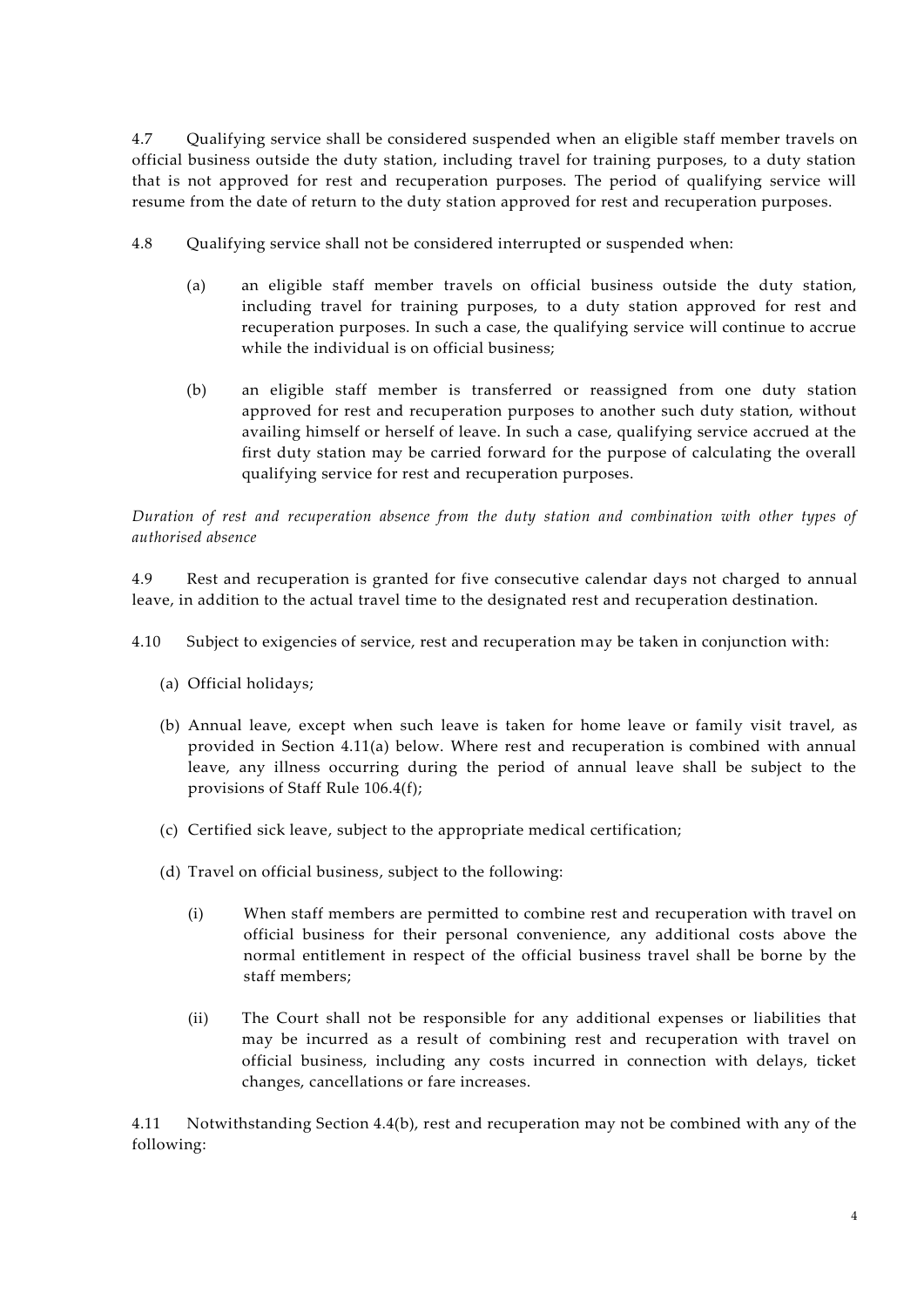- (a) Travel on home leave, family visit or return travel in relation to an education grant. Should such a combination occur after the approval or commencement of rest and recuperation, all days previously authorised as rest and recuperation shall be charged to annual leave;
- (b) Maternity leave, other parent leave, adoption leave or uncertified sick leave. Should such a combination occur after the approval or commencement of rest and recuperation, all days previously authorised as rest and recuperation shall be charged to annual leave or other leave, as appropriate;
- (c) Travel on departure from the duty station approved for rest and recuperation purposes at the end of the staff member's appointment or assignment, unless he or she is transferred or reassigned to another duty station approved for rest and recuperation purposes under Section 3 above, and subject to the staff member not taking any leave.

#### *Timing of rest and recuperation*

4.12 In order to achieve its purpose, rest and recuperation must be taken within one month following the completion of the period of qualifying service and shall be forfeited if the staff member elects not to take it within the prescribed period. Should exigencies of service, as determined by the Chief of the Field Office or the Chief of Section, where applicable, make it impossible for a staff member to take rest and recuperation within the prescribed period, it may be taken during the following month on an exceptional basis. A new period of qualifying service shall begin upon the staff member's return to the duty station.

4.13 Rest and recuperation may not be taken in advance, carried forward from one qualifying period to the next or combined with subsequent rest and recuperation periods.

4.14 In view of the strict constraints on the times during which rest and recuperation may be taken, the Chief of the Field Office, or the Chief of Section, where applicable, shall plan the allocation of human resources accordingly to cover for the period of the staff member's absence while on rest and recuperation. In particular, the Chief of the Field Office, or the Chief of Section, where applicable, shall make the necessary arrangements to ensure that:

- (a) Eligible staff members are able to avail themselves, at the appropriate intervals, of their rest and recuperation benefit;
- (b) The office is appropriately covered within existing resources during the period of the eligible individual's absence on rest and recuperation.

#### *Rest and recuperation destinations*

4.15 Rest and recuperation shall be taken outside the duty station approved for rest and recuperation purposes.

4.16 The Court's designation of rest and recuperation destinations takes into consideration the availability of United Nations transportation. Eligible staff members may, however, travel to any location in accordance with Sections 4.17 and 4.20.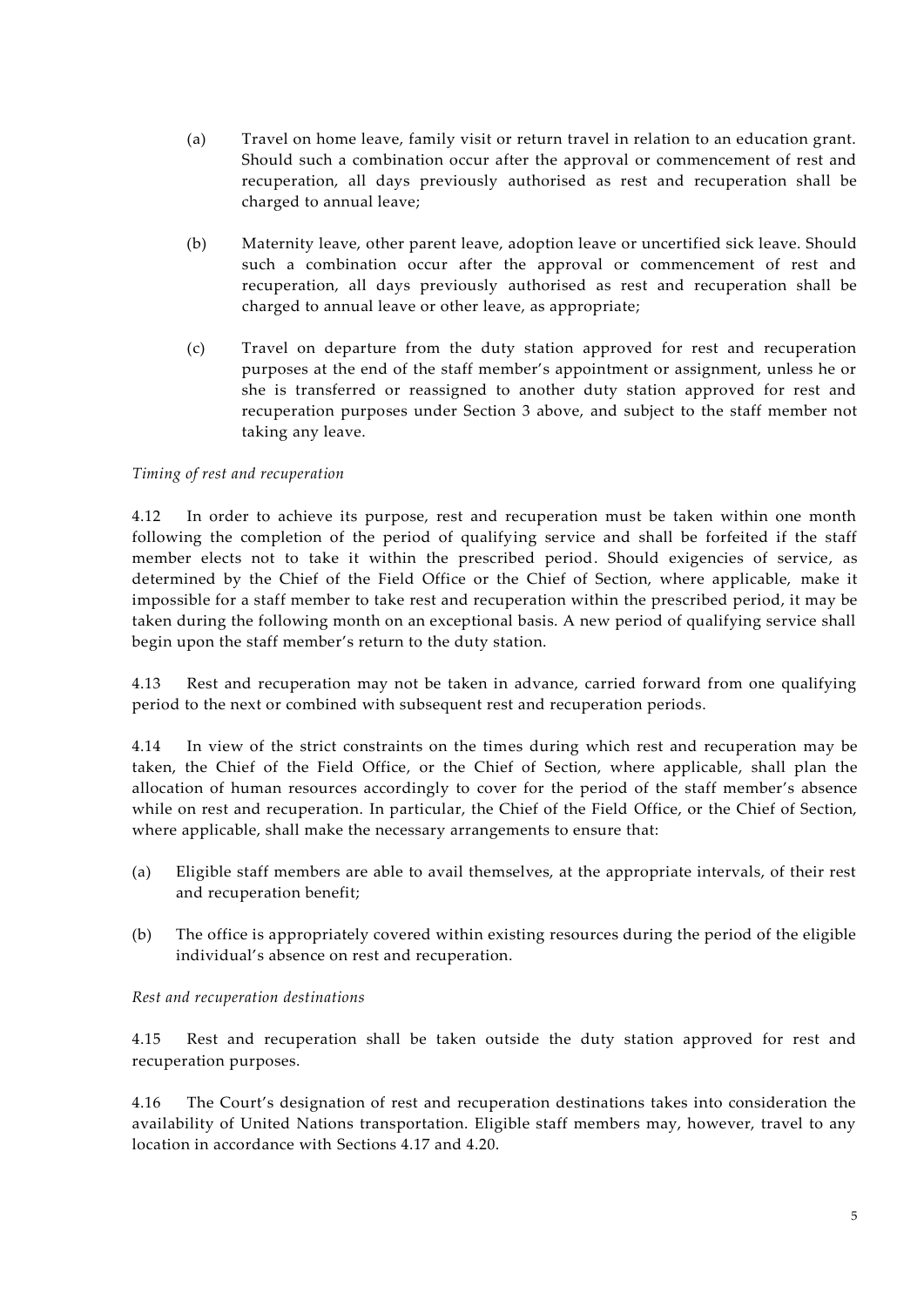### *Transportation*

4.17 The Court shall pay for the cost of travel in the lowest fare, economy class, by the most economical and direct route from the duty station approved for rest and recuperation purposes to the designated rest and recuperation destination. The Court may purchase the ticket or provide a lump sum payment equivalent to the cost of the air ticket the Court would have otherwise purchased had the staff member travelled to the designated rest and recuperation destination.

4.18 Staff members shall use United Nations transportation, when available, in the duty station approved for rest and recuperation, subject to the agreement of the provision of such services by the United Nations. In such cases, no payment for travel costs will be paid by the Court to the staff members. There will be no payment for travel costs should a staff member choose for his or her own convenience to travel on a date when United Nations transportation is not available.

4.19 In cases where rest and recuperation is combined with travel on official business, daily subsistence allowance and terminal expenses are not payable for continuation of travel on rest and recuperation.

4.20 Regardless of the destination chosen by the eligible staff member to rest and recuperate, which may be different from the designated rest and recuperation destination, the Court's financial responsibility shall be limited to the transportation costs as indicated in Sections 4.17 and 4.18 above.

4.21 Notwithstanding Section 4.18, if the Court has designated two rest and recuperation destinations and a lump sum payment is provided in lieu of purchasing a ticket, the Court will determine the lump sum amount applicable for each rest and recuperation destination. If the lump sum amounts vary, the Court shall provide the lower of the two lump sum amounts. The higher of the two lump sum amounts shall only be payable upon the staff member's request; he or she must provide proof of travel to the rest and recuperation destination for which the higher amount is applicable.

4.22 Transportation or payment for travel costs shall not be provided to family members who are authorized to be present at duty stations approved for rest and recuperation purposes.

*Relationship of rest and recuperation with other entitlements*

4.23 Staff members shall retain their pay status while on rest and recuperation. Regardless of whether the transportation is provided by the United Nations, daily subsistence allowance and terminal expenses are not payable while the staff member is on rest and recuperation.

4.24 Rest and recuperation does not affect the periodicity or accrual of travel or leave entitlements. However, travel on home leave, family visit or reverse education grant shall not be authorized until at least one month after the staff member's return from rest and recuperation.

4.25 No overtime or compensatory time off shall be granted to internationally recruited staff members at duty stations approved for rest and recuperation purposes.